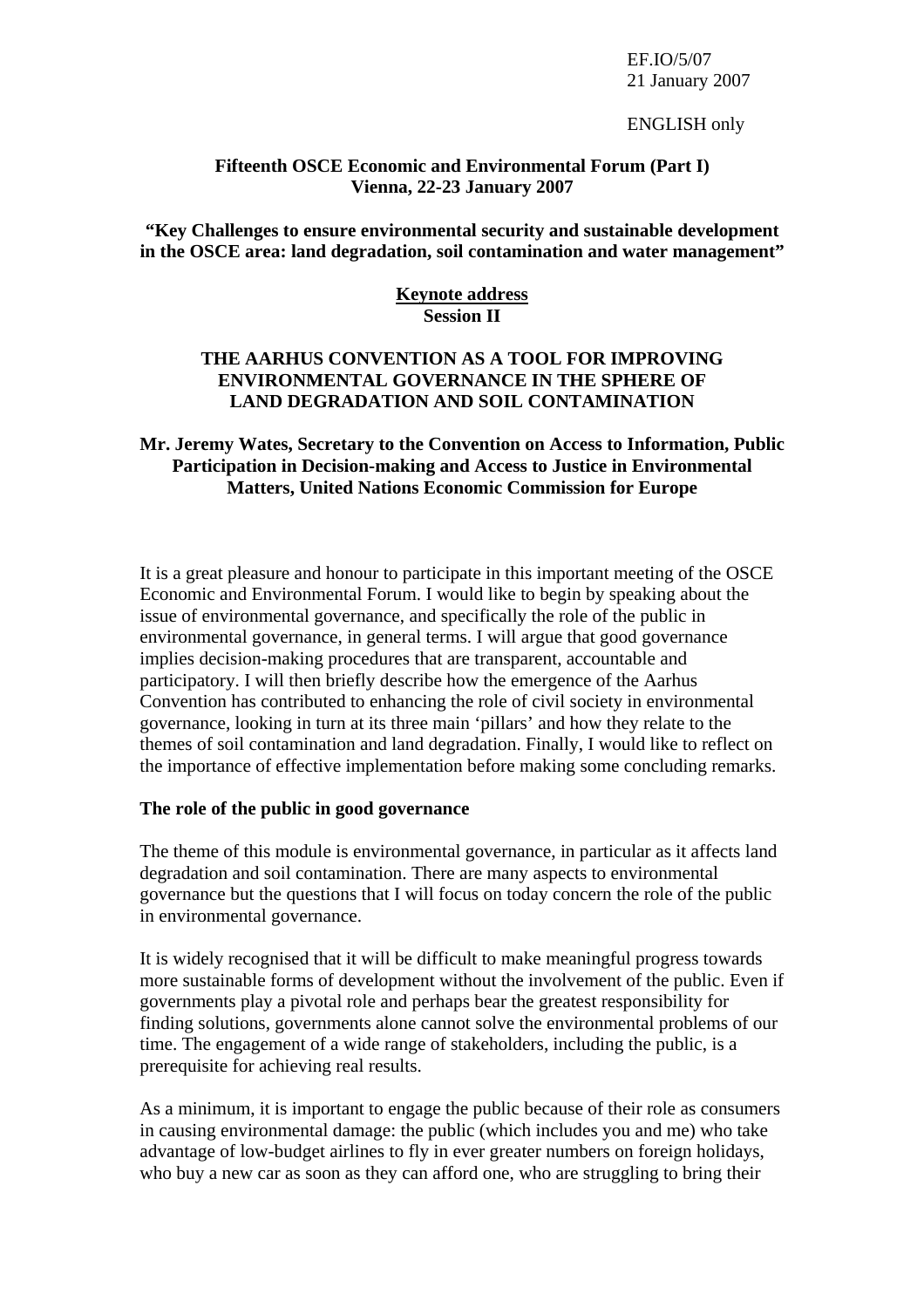lifestyles up to the standards that are beamed into their sitting rooms. From this perspective, it is important to involve the public because it is their  $(= our)$  behaviour that needs to change. They  $(= we)$  need to fly less, use less energy, produce less waste, and so on. Involving the public to a greater extent in governance will increase the influence that the decision-making process has on their behaviour. However, while this perspective points towards raising awareness among the public, which is important, it does not necessarily imply their engagement as a partner in the process.

In the past couple of decades, there has been an increasing recognition that the public should have a greater role in environmental decision-making processes. This tendency is founded on a combination of idealistic and pragmatic arguments:

- On the one hand, that members of the public should have a possibility to have input to decisions that affect their lives (beyond the possibility to vote in an election once every few years) is seen as a **democratic right**. According to this view, participatory democracy is seen as a necessary component of a healthy modern democracy - a component that supplements and supports, but does not supplant, representative democracy.

- On the other hand, it is seen as desirable that the public have greater involvement in environmental governance for the reason that public involvement tends to **improve the quality** of environmental governance. This is a pragmatic argument that stands independent of the question of rights. When decision-making processes must stand the test of public scrutiny, they must live up to a higher standard. Weak or defective proposals will be criticised by the public and may be strengthened in the light of that criticism, resulting in a better outcome. Successful engagement of the public is likely to increase public support for (or reduce public opposition to) the implementation of the resulting decisions.

Certain procedural environmental rights – rights to information, rights to participation and rights of access to justice - have been identified as key to securing a greater role for the public in environmental governance. The main driving force behind the strengthening of those rights throughout Europe and Central Asia in recent years has been the Aarhus Convention.

### **The Aarhus Convention**

The UNECE Convention on Access to Information, Public Participation in Decisionmaking and Access to Justice in Environmental Matters was adopted in 1998 in the Danish city of Aarhus and entered into force in 2001. Building on Principle 10 of the 1992 Rio Declaration on Environment and Development, it is widely regarded as the world's leading international instrument on citizens' environmental rights. The former UN Secretary General Kofi Annan described the Aarhus Convention as the most ambitious venture in the area of environmental democracy so far undertaken under the auspices of the United Nations.

The Aarhus Convention has changed, and is changing, the legal landscape in our region as far as procedural environmental rights are concerned. Following Germany's ratification last week, there are now 40 Parties to the Convention, stretching from Norway to Cyprus and from Kazakhstan to Portugal. The European Community is a Party to the Convention in its own right. As a result, it has not only strengthened its directives dealing with access to information and public participation to bring them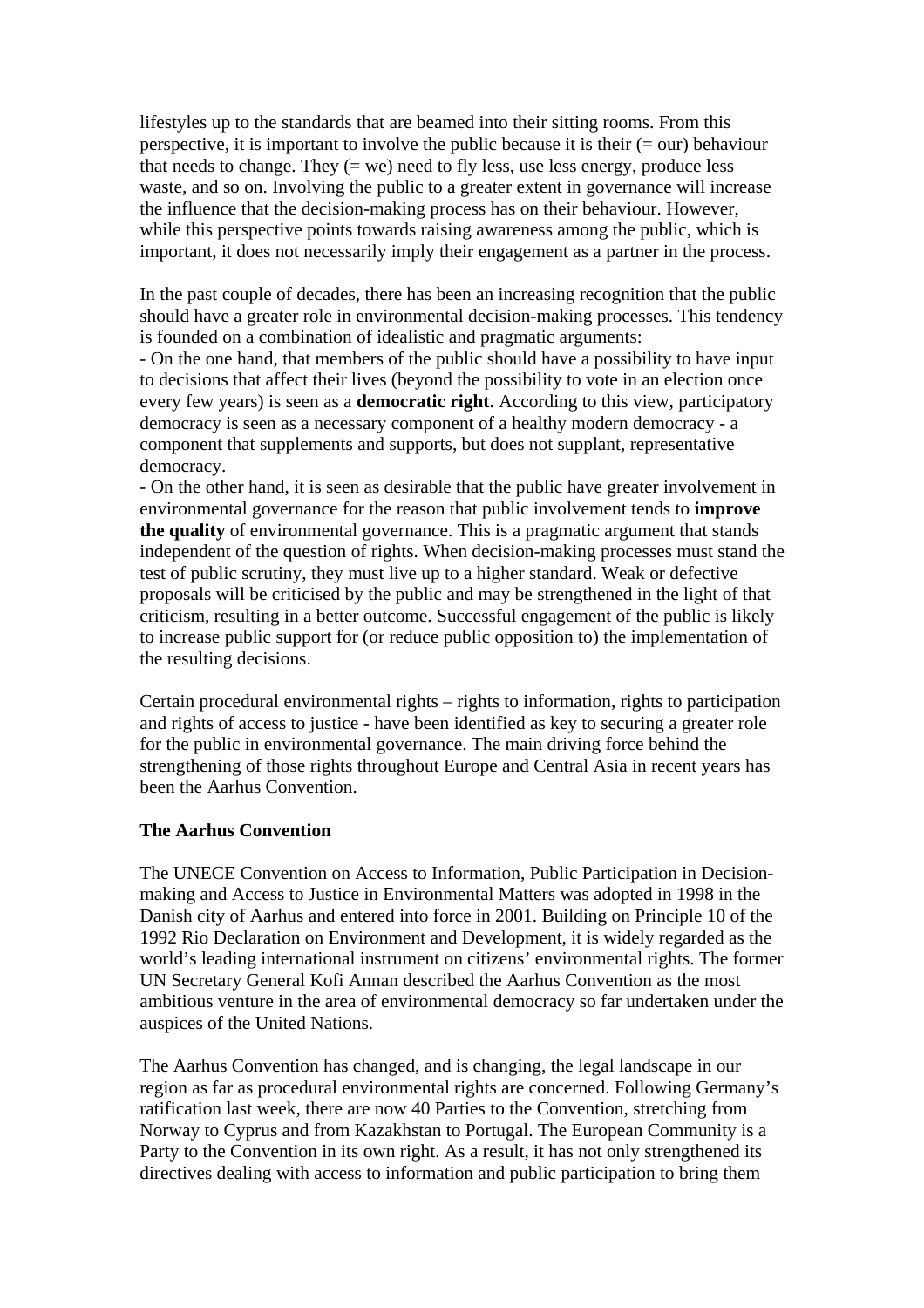into line with the Convention, but it has also adopted a regulation applying the Convention's provisions to the EU institutions themselves.

The Convention is not only a tool to stimulate improved environmental protection; it is also a tool to promote democratisation, which in turn may enhance security. This gives it a special relevance to the work of OSCE.

Behind the Convention lies an understanding that the public can and must play a central role in safeguarding the environment for the sake of present and future generations. But to play that role, members of the public need to have certain rights guaranteed.

### **The right to information**

First, the right to information: the Aarhus Convention seeks to promote greater public access to information by laying down a set of procedures whereby environmental information held by public authorities must be made available to any member of the public upon request.

'Environmental information' is defined broadly so as to include "the state of elements of the environment, such as air and atmosphere, soil, land, landscape and natural sites, biological diversity and its components, including genetically modified organisms, and the interaction among these elements." So information on soil contamination and land degradation clearly falls within the definition.

The definition also covers information on "factors [..], activities or measures [..] affecting or likely to affect the elements of the environment". This would include information on projects, plans, programmes, policies or legislation that affect or are likely to affect levels of soil contamination or the extent of land degradation.

Finally, the definition covers "the state of human health and safety, conditions of human life, cultural sites and built structures," inasmuch as they are or may be affected by the state of elements of the environment or by the aforementioned factors, activities or measures. Thus if soil contamination due to military or industrial pollution (e.g. uranium tailings) has resulted in elevated levels of disease or death in a given region, then it may be argued, using the Convention, that the epidemiological data showing such health impacts should be in the public domain (presumably in an anonymised form to protect the identity of any of the individuals involved).

The fact that information falls within the Convention's definition of environmental information does not automatically mean that it must be disclosed to the public. There are a number of exemptions, e.g. related to national defence, public security, commercial confidentiality, personal data and so on. However, these exemptions are to be interpreted in a restrictive manner and taking account of the public interest in disclosure. Furthermore, and crucially, there must be an appeals procedure in place allowing a person to challenge a failure to comply with his or her request for information.

The Convention also imposes various obligations on public authorities requiring them to gather, manage and disseminate information in a transparent way. These include an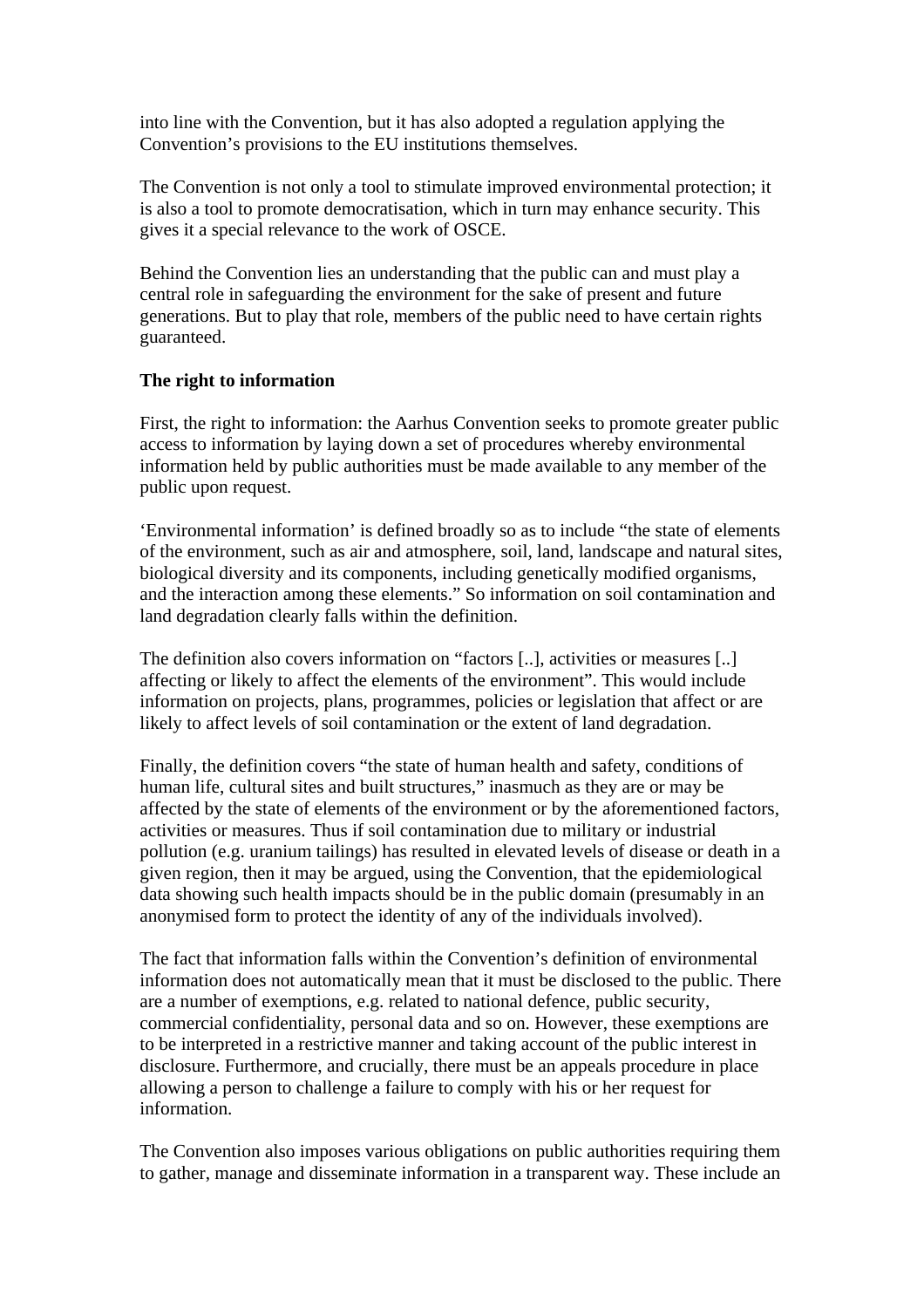obligation on Parties to ensure that in the event of any imminent threat to human health or the environment, all information which could enable the public to take measures to prevent or mitigate harm arising from the threat and is held by a public authority is disseminated immediately to members of the public who may be affected. This would include situations where an emergency gives rise to a threat of soil contamination or land degradation. This is what manifestly did *not* happen following the Chernobyl disaster of 1986. Indeed, Chernobyl was an important source of inspiration for the Convention, referred to on many occasions during its negotiation between 1996 and 1998.

One of the 'active' information obligations under the Convention, the obligation on Parties to progressively establish pollution inventories, has been separately elaborated and developed into a Protocol to the Convention. The Protocol on Pollutant Release and Transfer Registers, which was adopted in Kiev in May 2003 at the Fifth Ministerial 'Environment for Europe' Conference, is expected to enter into force within the next year or so. It will require its Parties to establish national registers containing information on releases (emissions) to air, water and soil of certain major pollutants from certain types of potentially polluting activity. The registers will be maintained through mandatory annual reporting by the relevant facilities and must be publicly accessible through the Internet free of charge. While the registers are not required to contain information on soil contamination or land degradation per se, the information on releases and transfers of pollutants that they do contain can be relevant to identifying potential causes of such contamination or degradation. For example, the obligation to report on transfers of hazardous waste should make it less easy for large quantities of waste to simply disappear out of the system and end up contaminating the environment. $1$ 

# **The right to participate**

 $\overline{a}$ 

The second 'pillar' of the Convention concerns the right to participate. Guaranteeing this right involves creating structured procedures whereby information and opinions put forward by the public can be taken into account in the decision-making process. It does not (or not normally) mean that the public becomes the decision-maker; it certainly does not imply a usurping of the authority of parliaments or the executive branch of government. But it does imply an active and responsive consultation process.

The Convention sets out relatively detailed public participation procedures to be applied in the case of decision-making on specific activities (projects) – detailed, at least, for an international treaty. These include a requirement to notify the public concerned with a minimum set of information about the proposed project; opportunities for the public to participate at an early stage, and with reasonable timeframes; a right for members of the public to submit comments and a corresponding duty of the public authority to take those comments into account; and prompt public notification of the decision and the reasons and considerations on which it is based.

<sup>&</sup>lt;sup>1</sup> The Bishkek preparatory conference was told that the general prosecutor in Ukraine was investigating 4,000 cases of dumping hazardous waste.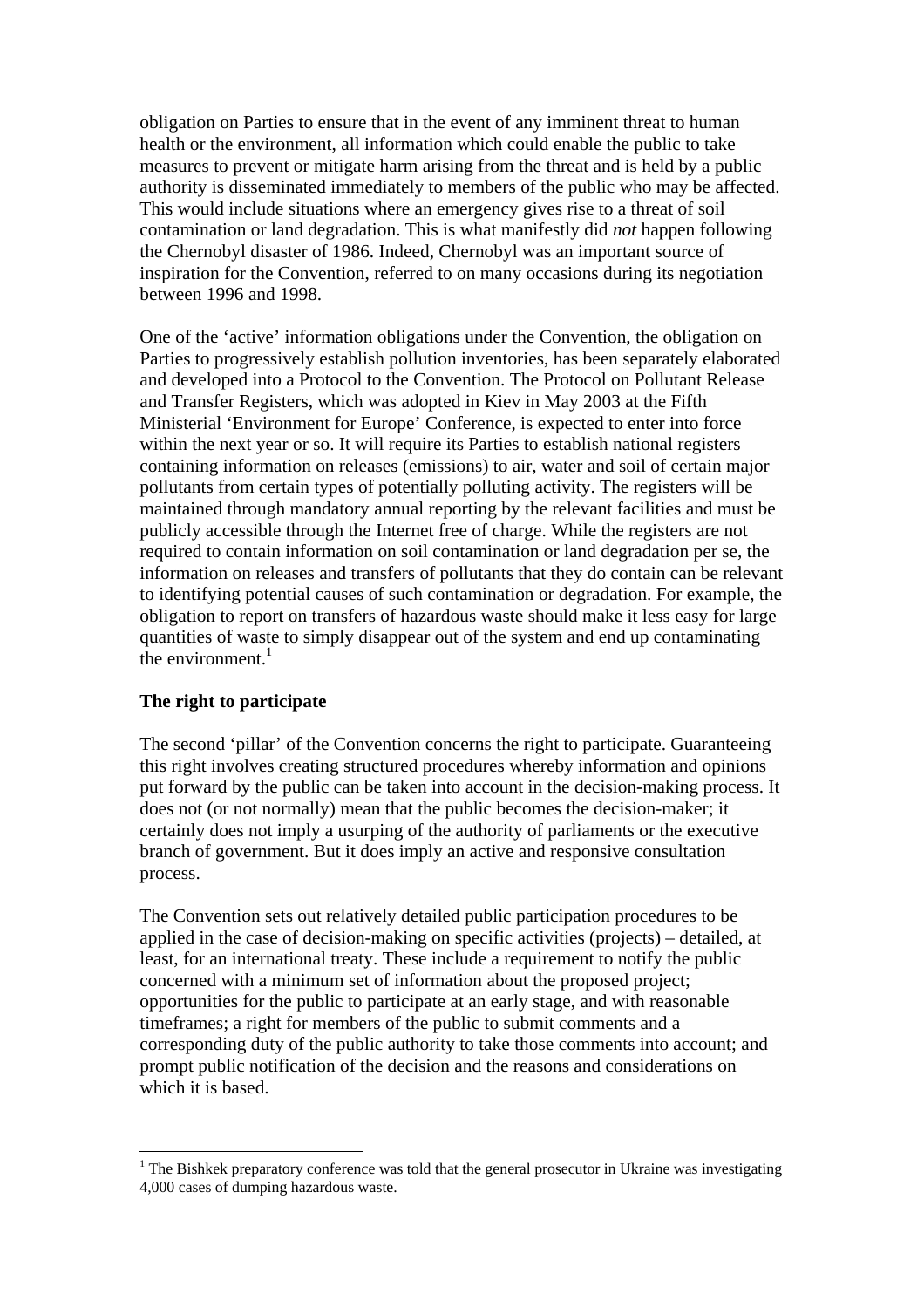The types of activity to which the entire set of public participation procedures apply, set out in annex I of the Convention, include several which may result in soil contamination or land degradation, such as mining activities, chemical storage and processing and waste management.

Less detailed obligations apply with respect to decision-making on plans, programmes, policies and legislation but while the provisions are less prescriptive, they are nonetheless significant and the scope is broader, covering any plans, programmes or policies "relating to the environment" and legislation "that may have a significant effect on the environment". Thus, public participation opportunities should be provided in the preparation of plans, programmes, policies and legislation on agriculture, mining, forestry or water management, to name but a few areas that have implications for soil quality.

### **The right of access to justice**

Finally, there is the right of access to justice. This involves, as a minimum, the right of members of the public to lodge an appeal in situations where their rights to information and participation are violated. The Convention requires its Parties to establish administrative and/or judicial review procedures to this end. But access to justice in a fuller sense means more than this; it means the right of members of the public to challenge violations of environmental law in general, whether these violations are by public authorities or by private enterprises. The Convention also provides for such a right, though it gives some discretion to Parties to establish criteria for standing which may in practice limit the range of individuals or organizations having access to the review procedures.

Where they have such access, individuals and NGOs can support the enforcement of the law either by directly taking a case against a polluting company or by taking a case against a public authority that is failing to enforce the law (where that failure itself constitutes a violation of national law). Sometimes a State agency fails in its enforcement duties because it simply does not have the resources to monitor every breach of an environmental law. Or it may happen because of collusion between the polluting company and the enforcement agency (the poacher befriending the gamekeeper). Either way, while it is the courts that will decide on the interpretation of the law, the public can help to bring about better enforcement.

### **Implementation**

With any international treaty that is more than just a reflection of the status quo, implementation is always a challenge. The more ambitious the instrument is, the greater the challenge of implementation will be. Once the dust has settled on the negotiations, it becomes important to devise measures to support effective implementation.

A number of environmental treaties have introduced compliance review mechanisms to address situations where Parties fail to comply with a treaty's provisions. The compliance mechanism developed under the Aarhus Convention is unusual among such mechanisms in that (in line with the spirit of the Convention) it allows for any member of the public to trigger the review process by simply writing to the